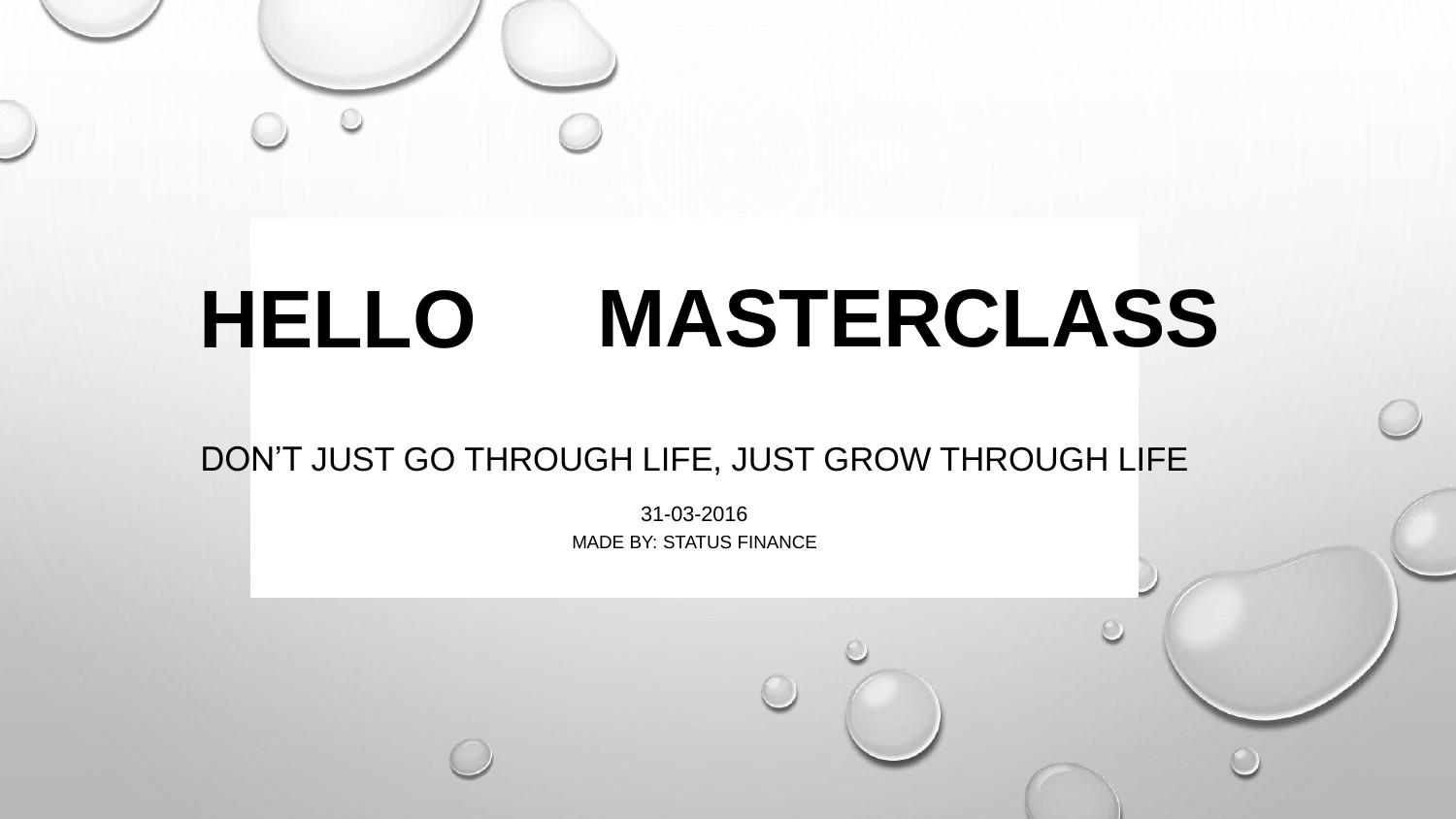

- **INTRO STATUS FINANCE**
- **OUR GROWTH PATH**
- **OUR LEARNINGS**
- **THE NEED FOR CHANGE**
- **CONCLUSION**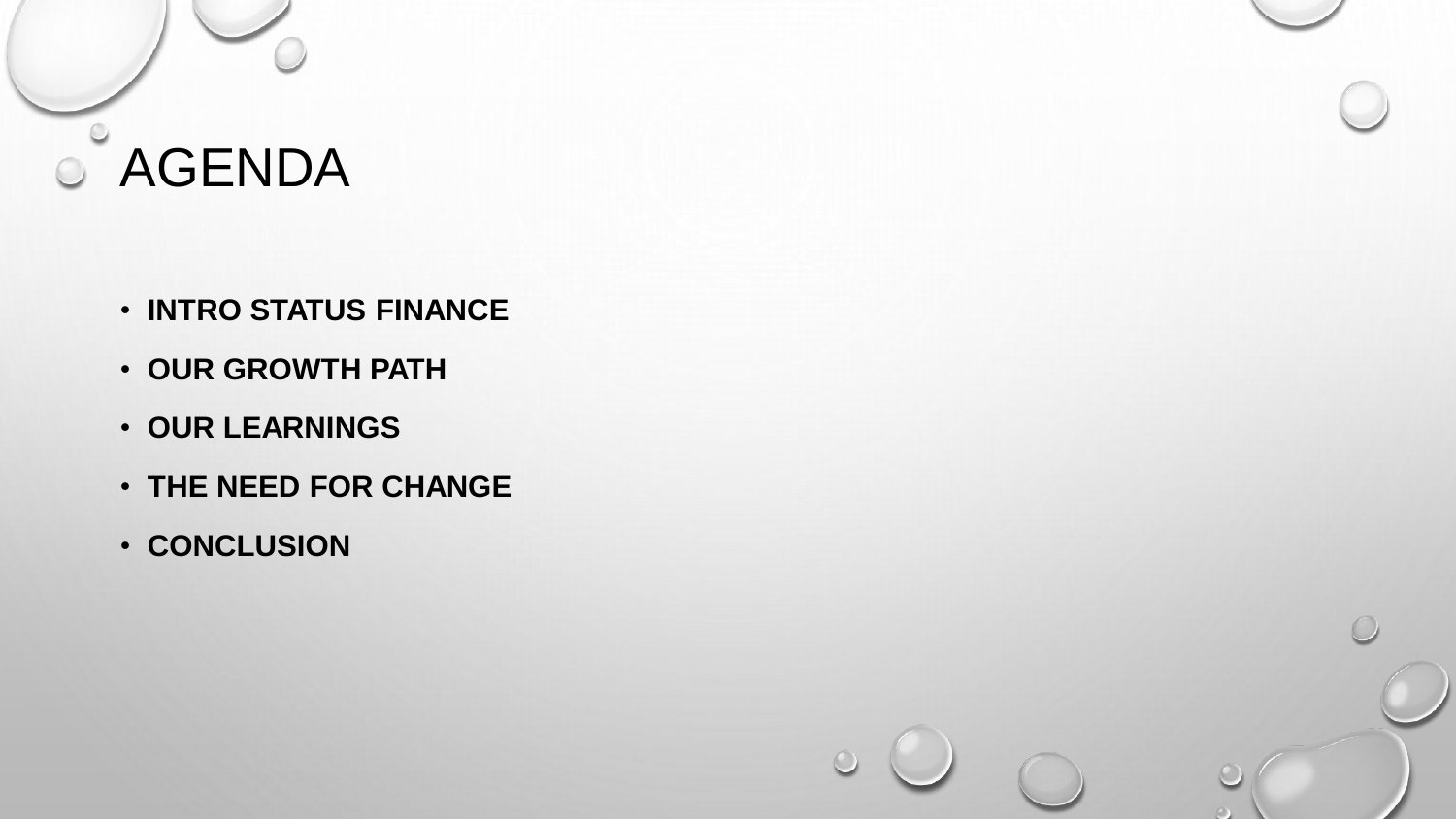#### INTRO OF STATUS FINANCE THE DREAM TEAM…READY TO CHANGE THE ACCOUNTING BUSINESS

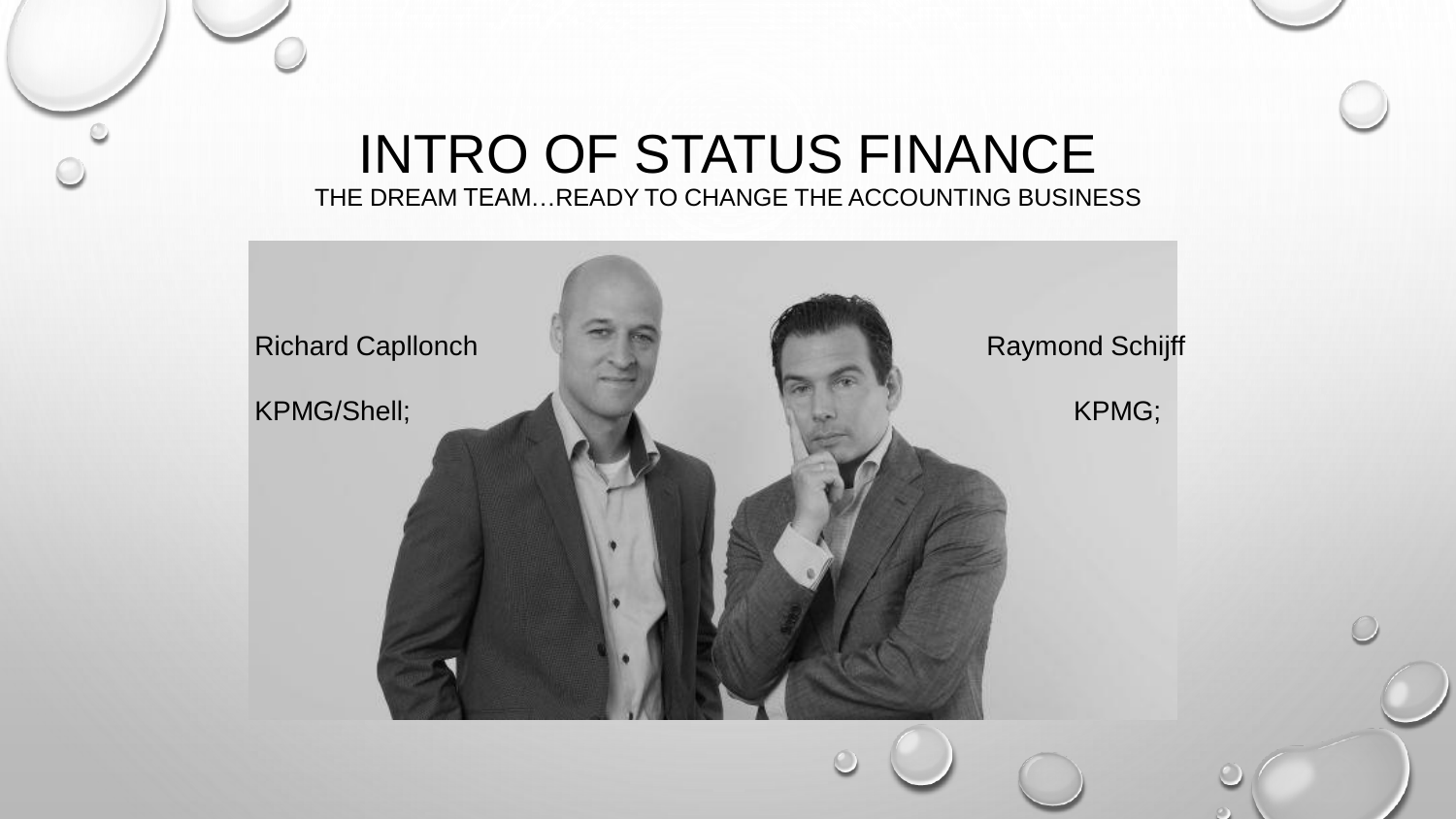### HISTORY: GROW VIA TAKE-OVERS

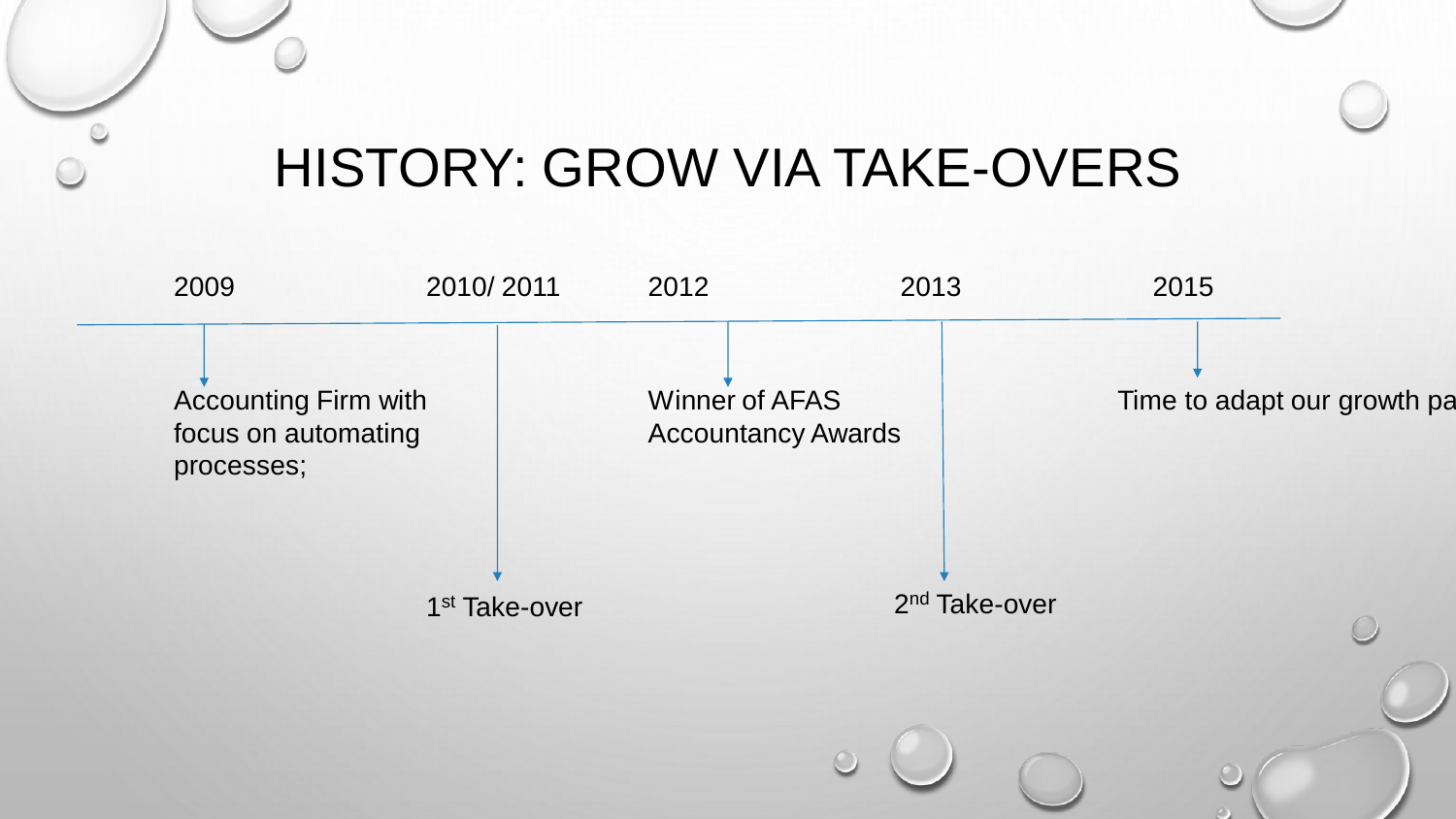### WHAT WAS THE PATTERN WITHIN OUR CLIENTS WRT GROWTH

- *RED OCEAN CLIENTS*
- **TRADITIONAL BUSINESS MODEL**
- **NOT IT DRIVEN**
- **NOT USING DATA TO ANALYSE**
- **THERE IS NO PLAN**
- **COMPETITIVE MARKET**
- *BLUE OCEAN CLIENTS*
- **DATA DRIVEN**
- **FOCUS ON ONLINE MARKETING**
- **STICK TO THE PLAN**
- **PERFORMING THROUGH OTHERS**
- **FLEXIBEL TO ADAPT**

*GENERIC ITEMS IN BOTH CLIENT GROUPS: HARD WORK/BUDGET*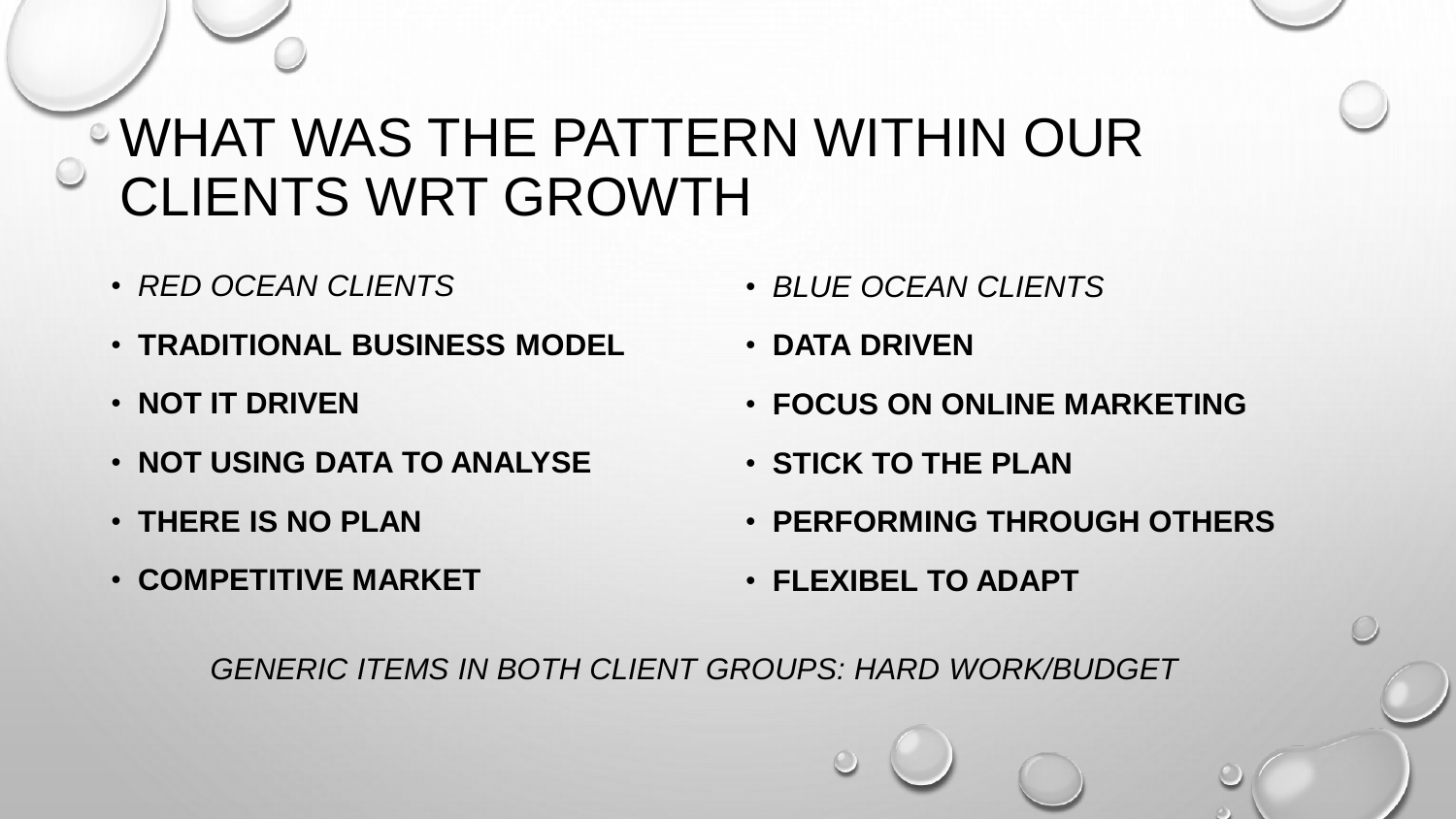## OUR LEARNINGS

- BUILD A TEAM WITH ENTHUSIASTIC COLLEAGUES;
- FOCUSSING ON BETTER BEFORE CHEAPER;
- FOCUS MORE ON DATA & ONLINE MARKETING;
- WE WERE THE BOTTLENECKS OF OUR OWN GROWTH -> PERFORMING THROUGH OTHERS!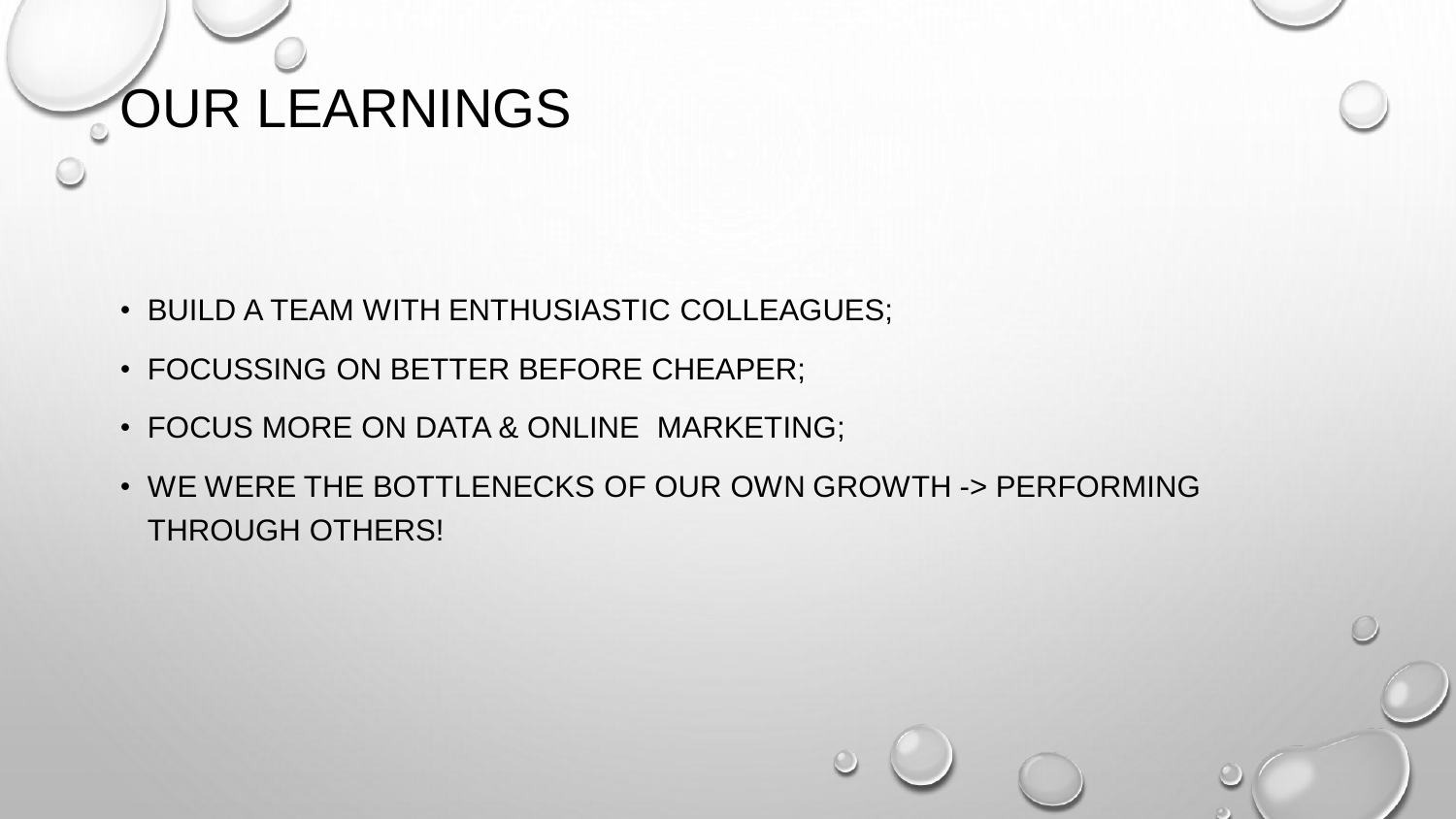## THE NEED FOR CHANGE?

- OUR BUSINESS MODEL WAS NOT ……..
	- SUSTAINABLE;
	- SCALABLE;
	- DATA DRIVEN;
	- ADDING "**EXTRA"** VALUE TO OUR CUSTOMERS.
- NEW COMPETITORS ENTERING OUR MARKET.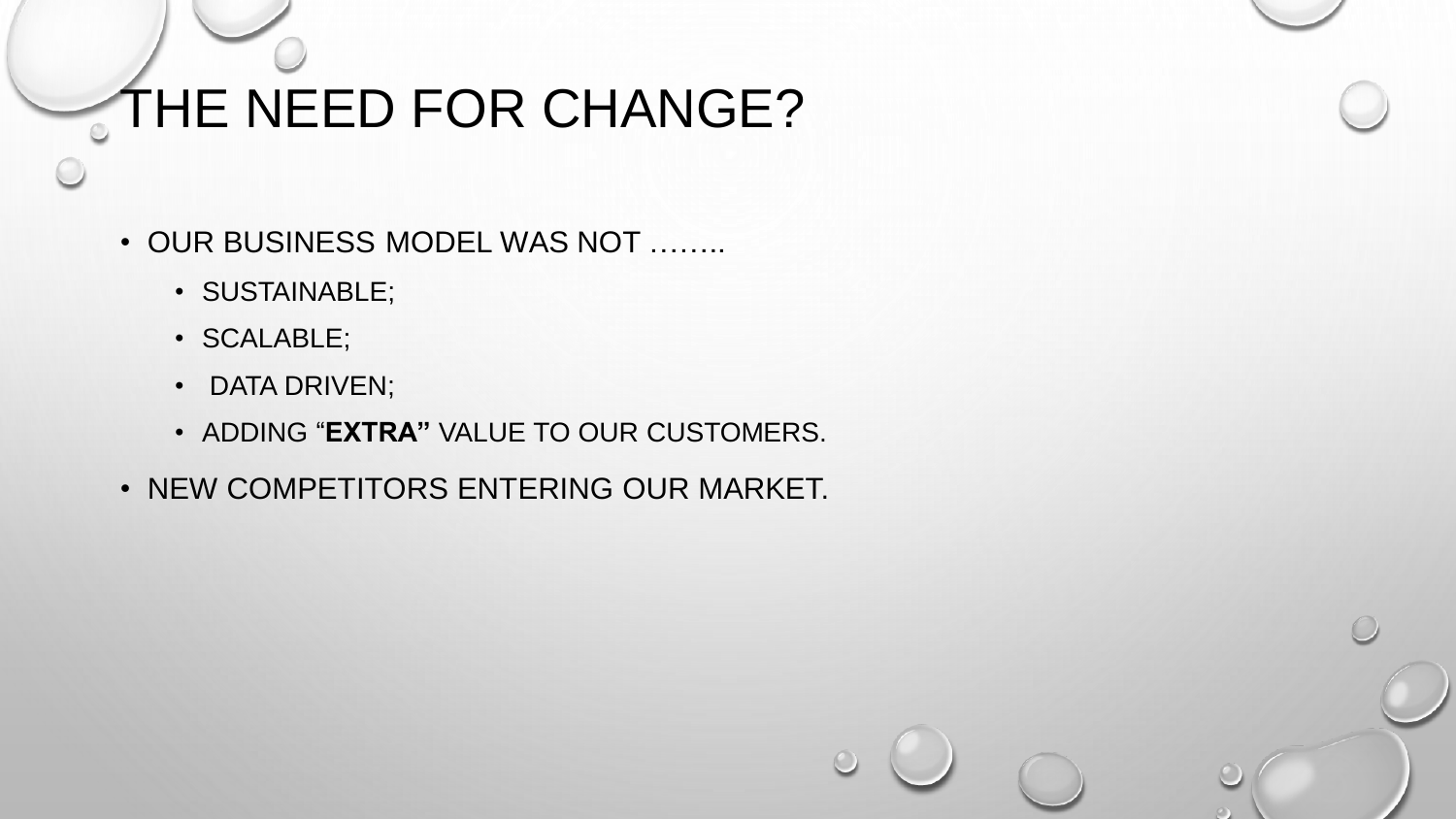## CONCLUSION: GROW OR STAY BEHIND !

IF TODAY YOUR DOING THE SAME THINGS AS YESTERDAY, THAN TOMORROW YOU MIGHT BE OUT OF BUSINESS FOUNTAINHEADS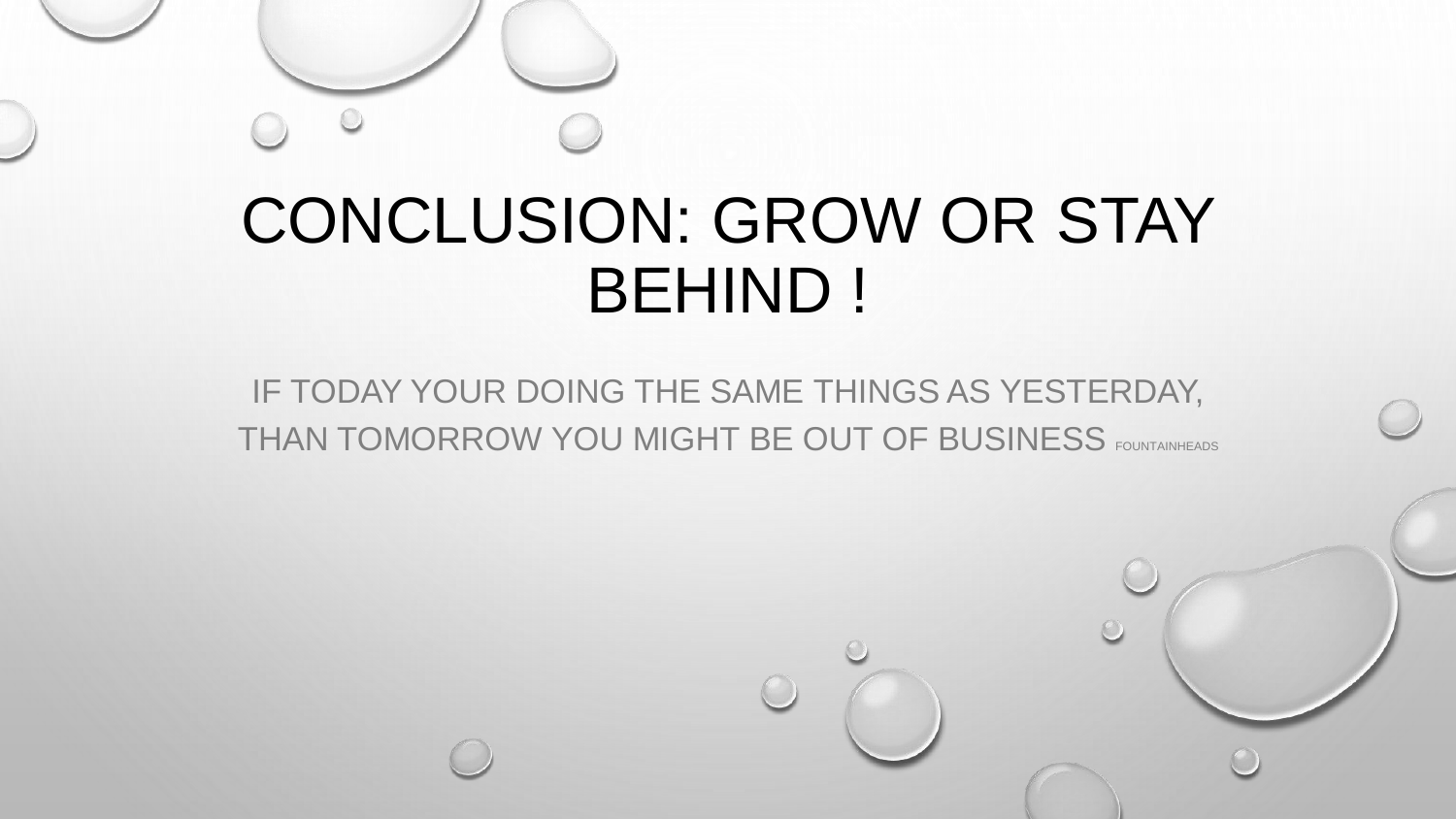# LAST BUT NOT LEAST

• IF YOU ARE NOT PART OF THE SOLUTION, YOU'RE PART OF THE PROBLEM - AFRICAN PROVERB.

SO PLEASE BE A PROBLEMSOLVER FOR YOUR CUSTOMERS